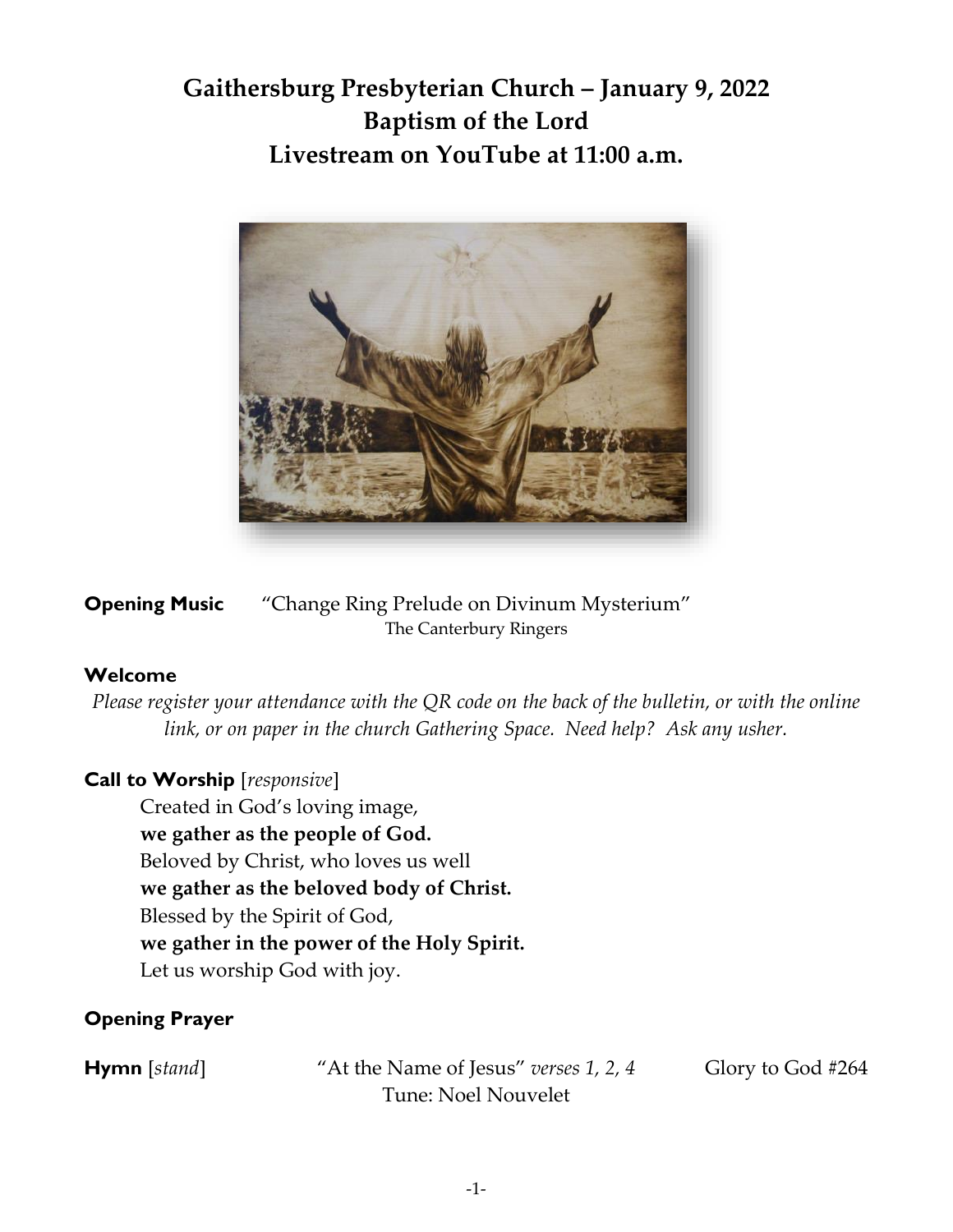### **Call to Confession and Prayer of Confession** [*together*]

**Faithful God, you call us to be saints, and we are more comfortable with the role of sinner; you call us to be your servants, and we worry that we lack the skills; you put a new song of praise in our mouths, and we stumble on unfamiliar words. Put your song on our lips and in our hearts, and remind us of the joy that awaits us when we put our trust in you. Amen.**  [*Silence for Personal Prayer*]

#### **Assurance of Pardon** [*responsive*]

You are God's beloved—forgiven, washed clean, and ready to respond for God's truth. You are chosen by God to love and serve one another. **In the name of Jesus Christ, we are all forgiven. Thanks be to God. Alleluia. Amen.** 

## **We Listen to God's Word**

#### **Children's Message**

#### **Scripture Isaiah 43:1–7**

But now thus says the Lord,

he who created you, O Jacob,

he who formed you, O Israel:

Do not fear, for I have redeemed you;

I have called you by name, you are mine.

<sup>2</sup> When you pass through the waters, I will be with you; and through the rivers, they shall not overwhelm you;

when you walk through fire you shall not be burned,

and the flame shall not consume you.

<sup>3</sup> For I am the Lord your God,

the Holy One of Israel, your Savior.

I give Egypt as your ransom, Ethiopia and Seba in exchange for you.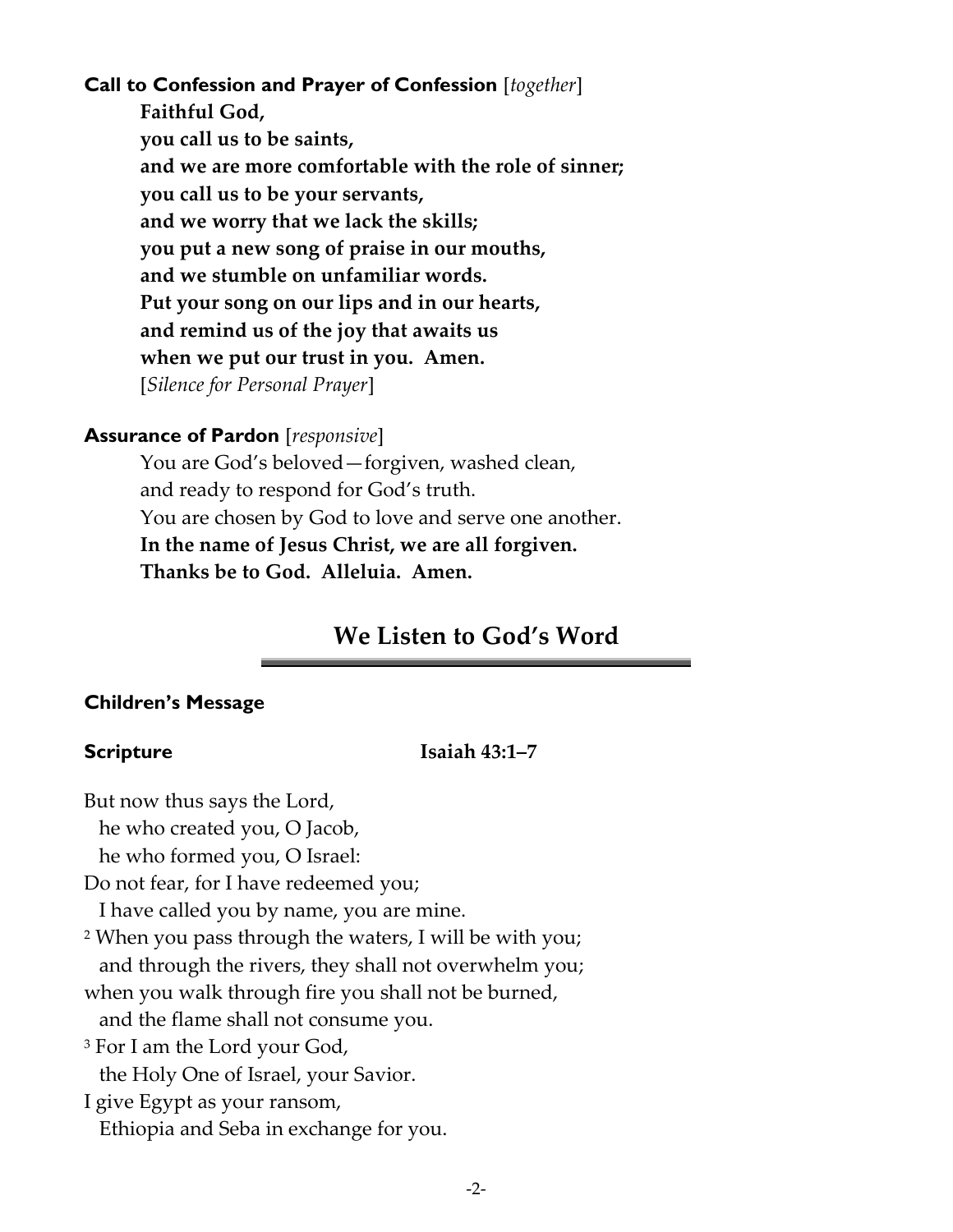- <sup>4</sup> Because you are precious in my sight, and honored, and I love you,
- I give people in return for you, nations in exchange for your life.
- <sup>5</sup> Do not fear, for I am with you; I will bring your offspring from the east, and from the west I will gather you;

6 I will say to the north, 'Give them up', and to the south, 'Do not withhold;

bring my sons from far away

and my daughters from the end of the earth—

<sup>7</sup> everyone who is called by my name, whom I created for my glory,

## whom I formed and made.'

## **Mark 1:1–11**

The beginning of the good news of Jesus Christ, the Son of God.

<sup>2</sup> As it is written in the prophet Isaiah,

'See, I am sending my messenger ahead of you,

who will prepare your way;

3 the voice of one crying out in the wilderness:

"Prepare the way of the Lord,

make his paths straight" ',

4 John the baptizer appeared in the wilderness, proclaiming a baptism of repentance for the forgiveness of sins. 5And people from the whole Judean countryside and all the people of Jerusalem were going out to him, and were baptized by him in the river Jordan, confessing their sins. 6Now John was clothed with camel's hair, with a leather belt around his waist, and he ate locusts and wild honey. 7He proclaimed, 'The one who is more powerful than I is coming after me; I am not worthy to stoop down and untie the thong of his sandals. <sup>8</sup> I have baptized you with water; but he will baptize you with the Holy Spirit.'

9 In those days Jesus came from Nazareth of Galilee and was baptized by John in the Jordan. 10And just as he was coming up out of the water, he saw the heavens torn apart and the Spirit descending like a dove on him. 11And a voice came from heaven, 'You are my Son, the Beloved; with you I am well pleased.'

The Word of God for the people of God. **Thanks be to God.**